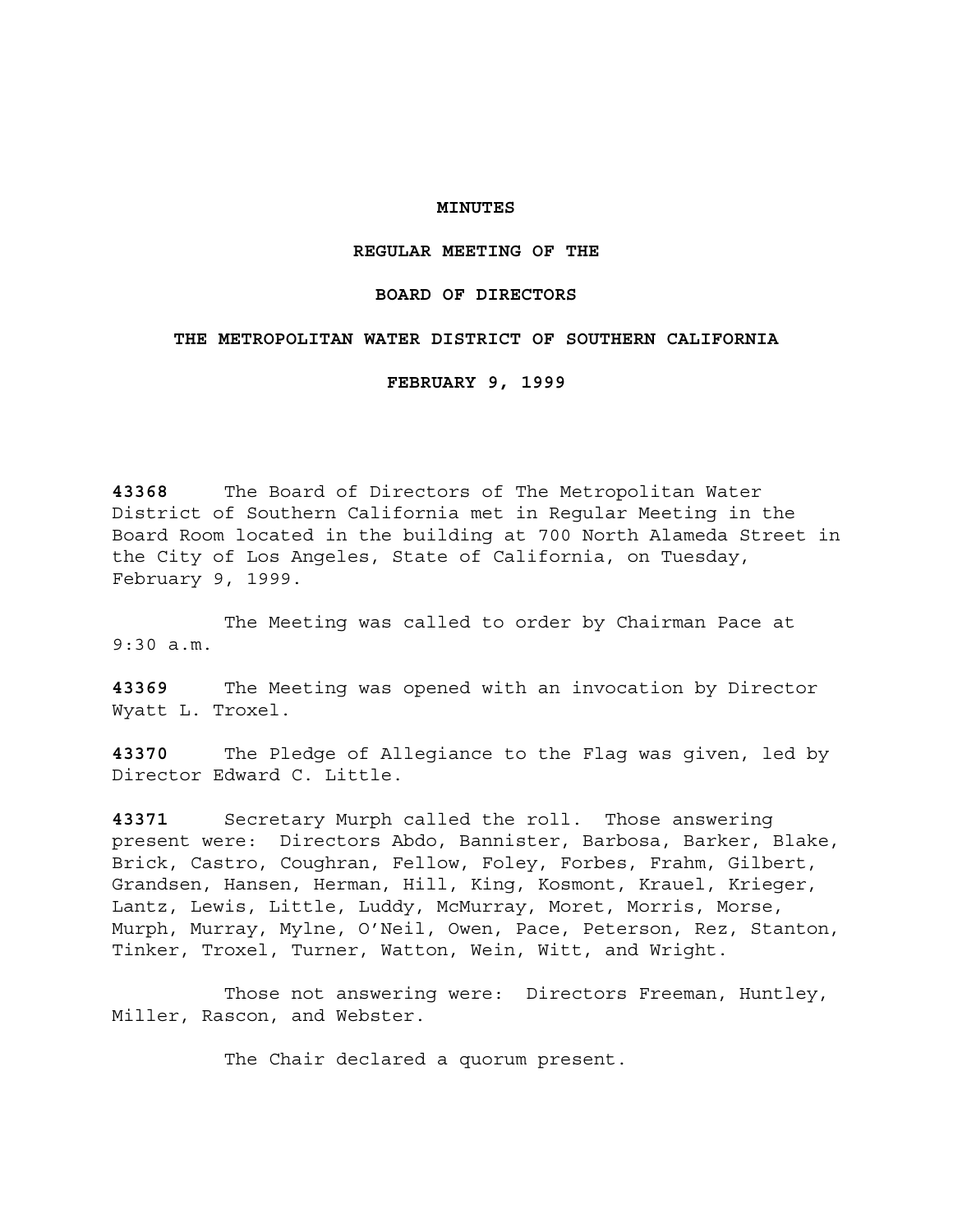**43372** Chairman Pace inquired if there were any additions to the agenda. There being none, the Chair declared only those matters listed on the agenda would be considered.

**43373** Chairman Pace invited members of the public to address the Board on matters within the Board's jurisdiction.

Felicia Marcus, EPA Administrator, addressed the Board regarding issues on CALFED, water conservation and reclamation, perchlorate, and MTBE. She complimented the Board on its leadership role in the historic and complex CALFED process over the years in helping to break the gridlock in the water wars, first with the Monterey Accord and then the CALFED process. On water conservation and reclamation, she expressed special tribute to Metropolitan's role which is finally being recognized by others outside of the water industry, such as teams of environmentalists and other leadership people. Ms. Marcus stated that the perchlorate issue is of high priority to the EPA. The EPA is also reviewing the MTBE issue. She thanked Metropolitan's staff in working with the EPA on these matters.

Mark Goldberg, Director of Community Development, City of Hemet, referred to Agenda Item 9-5 and stated the Board's action will have an impact on the proposed funding for the marinas and boat launch ramps at the Eastside Reservoir.

Lloyd Allen, director from Imperial Irrigation District, stated his district supports the California 4.4 Plan and is willing to cooperate with Metropolitan on river reoperations, but he was distressed with Metropolitan's position of asking the Secretary of the Interior to review the reallocation of the Colorado River.

Andy Horne, director from Imperial Irrigation District, commented that through political realities he understands that IID will have to share their water allocation but that it should be done through a cooperative effort. He stated that under the current IID board there will no profiteering from the sale of their water, but they will not allow their water allocation to be taken away.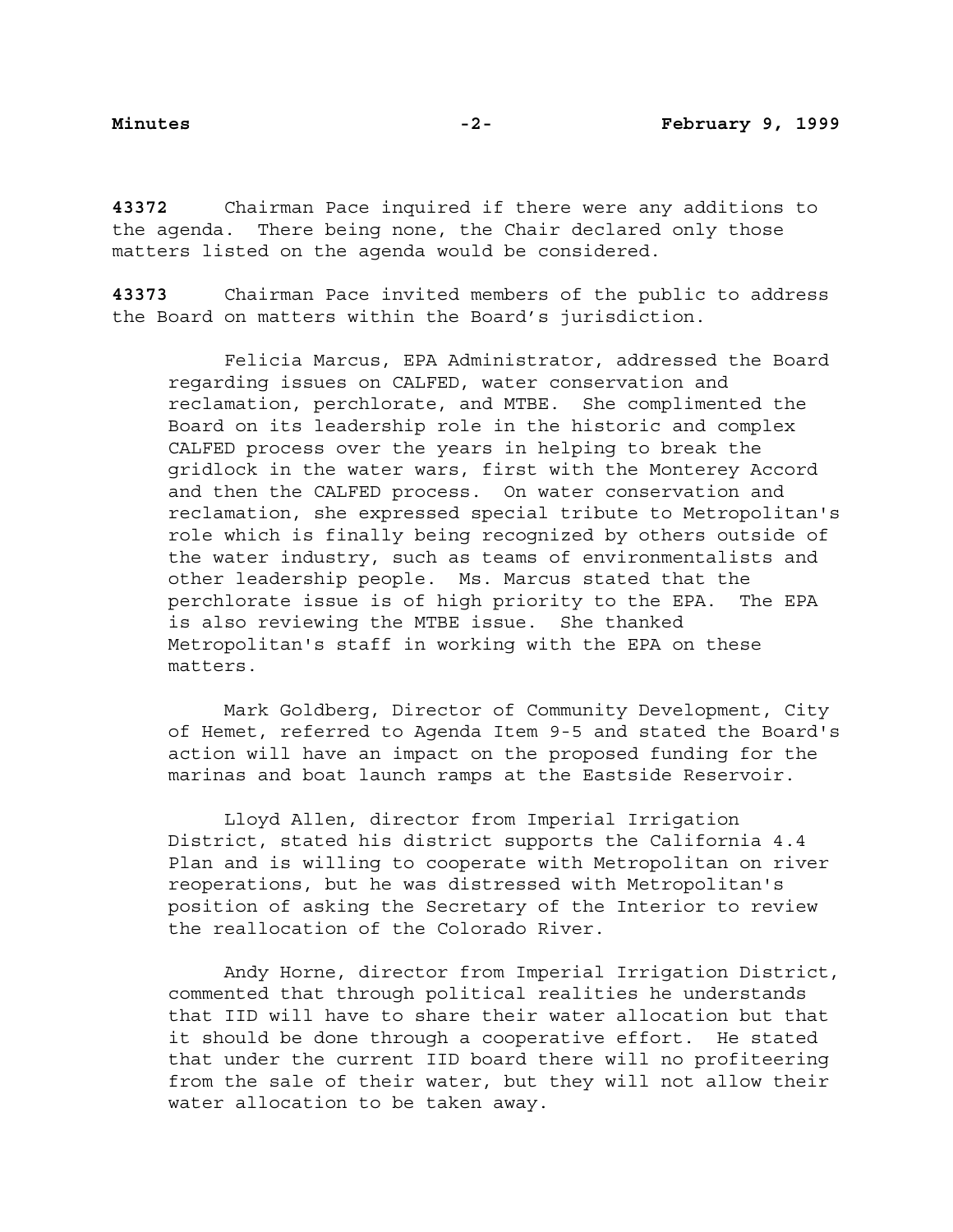Steven Abbott, attorney representing the Coachella Valley Water District, referred to the letter from Tom Levy, General Manager-Chief Engineer of Coachella, dated February 8, 1999, expressing their concerns with Metropolitan's request to the Secretary of the Interior for reallocation of the Colorado River water rights among the California agencies.

**43374** On behalf of the Board and in recognition of their outstanding service, Chairman Pace presented plaques to the former Board Officers:

Christine M. Frahm, Vice Chair, January 1, 1995 through December 31, 1998

William G. Luddy, Vice Chairman, March 11, 1997 through December 31, 1998

Wayne T. McMurray, Vice Chairman, January 1, 1997 through December 31, 1998

Regina Murph, Board Secretary, December 14, 1993 through February 9, 1999

Chairman Pace presented to Immediate Past Chairman Foley a pin emblematic of his service as Board Chairman from December 14, 1993 through December 31, 1998.

**43375** There being no objection, the Chair ordered the reading of the Minutes of the Meeting held October 13, 1998, dispensed with, a copy having been mailed to each Director.

Director Stanton moved, seconded by Board Secretary Murph and carried, approving the foregoing Minutes as mailed.

**43376** The General Counsel's letter dated January 4, 1999, was presented, transmitting the credentials evidencing the appointment by San Diego County Water Authority of Mark W. Watton as one of its representatives on Metropolitan's Board for an indefinite term, replacing Dale Mason.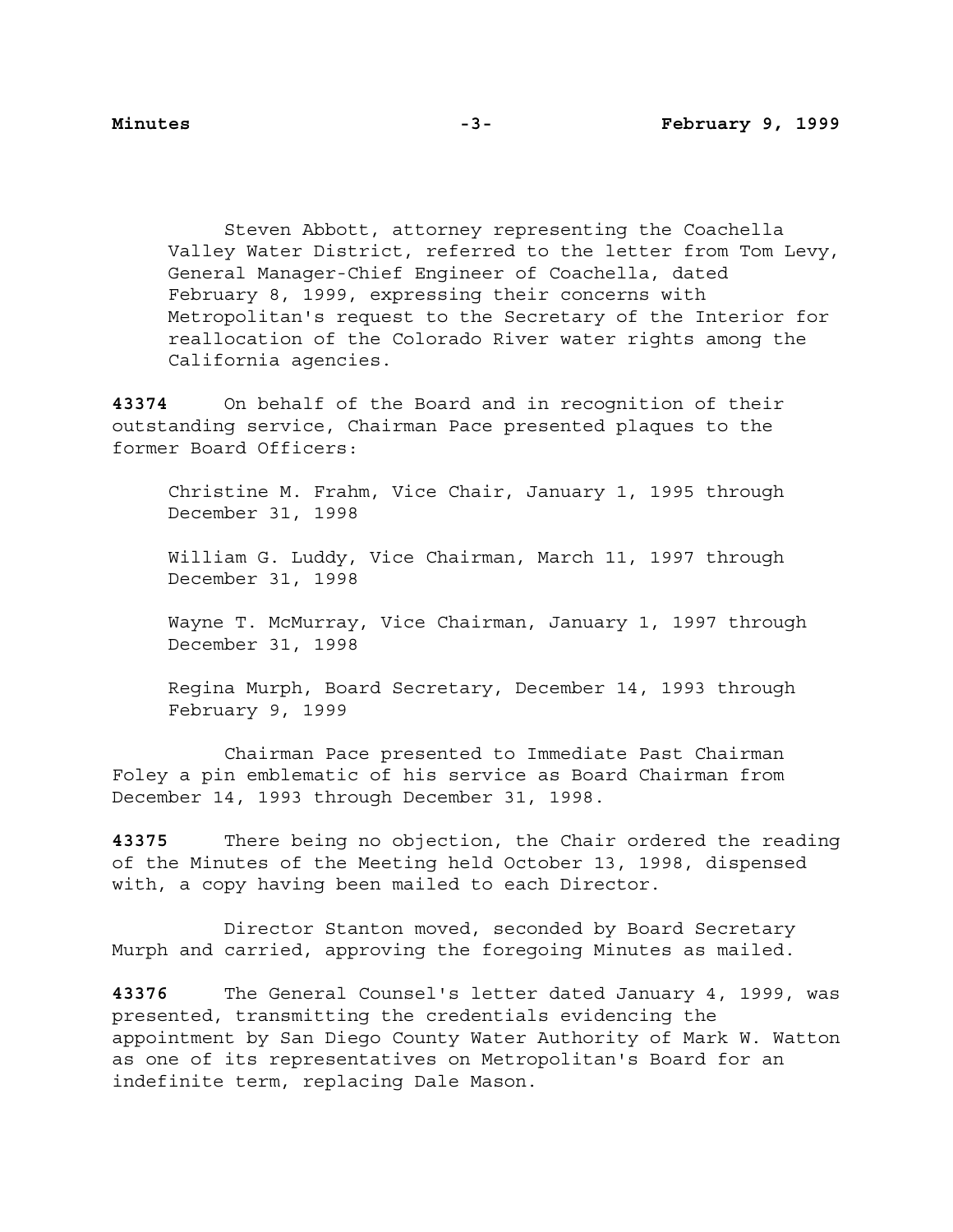General Counsel Taylor reported the credentials had been examined and found legally sufficient.

The Chair reported the Oath of Office had been administered to Mr. Watton on February 8, 1999, and ordered the Oath filed.

Following an introduction by Director Frahm, Mr. Watton took his seat as a Director representing San Diego County Water Authority.

**43377** The General Counsel's letter dated February 5, 1999, was presented, transmitting the credentials evidencing the appointment by Inland Empire Utilities Agency of Gene Koopman as one of its representatives on Metropolitan's Board for an indefinite term, replacing Bill M. Hill.

General Counsel Taylor reported the credentials had been examined and found legally sufficient.

Bobbi Becker, Notary Public, administered the Oath of Office to Mr. Koopman. The Chair ordered the Oath filed.

Following an introduction by Director Hill, Mr. Koopman took his seat as a Director representing Inland Empire Utilities Agency.

**43378** Director Frahm moved, seconded by Board Secretary Murph and carried, approving the recommendation of the Executive Committee that Director Watton be assigned to the Budget and Finance and Communications and Legislation Committees, and Director Koopman to the Engineering and Operations and Communications and Legislation Committees.

**43379** Vice Chairman Brick moved, seconded by Director Frahm and carried, (1) approving the recommendation of the Executive Committee that Director Brick be transferred to the Water Planning and Resources Committee from the Engineering and Operations Committee, and Director Hansen be assigned to the Special Audit Committee; and (2) accepting the resignation of Director Castro from the Engineering and Operations Committee and the Subcommittee on Organization and Personnel.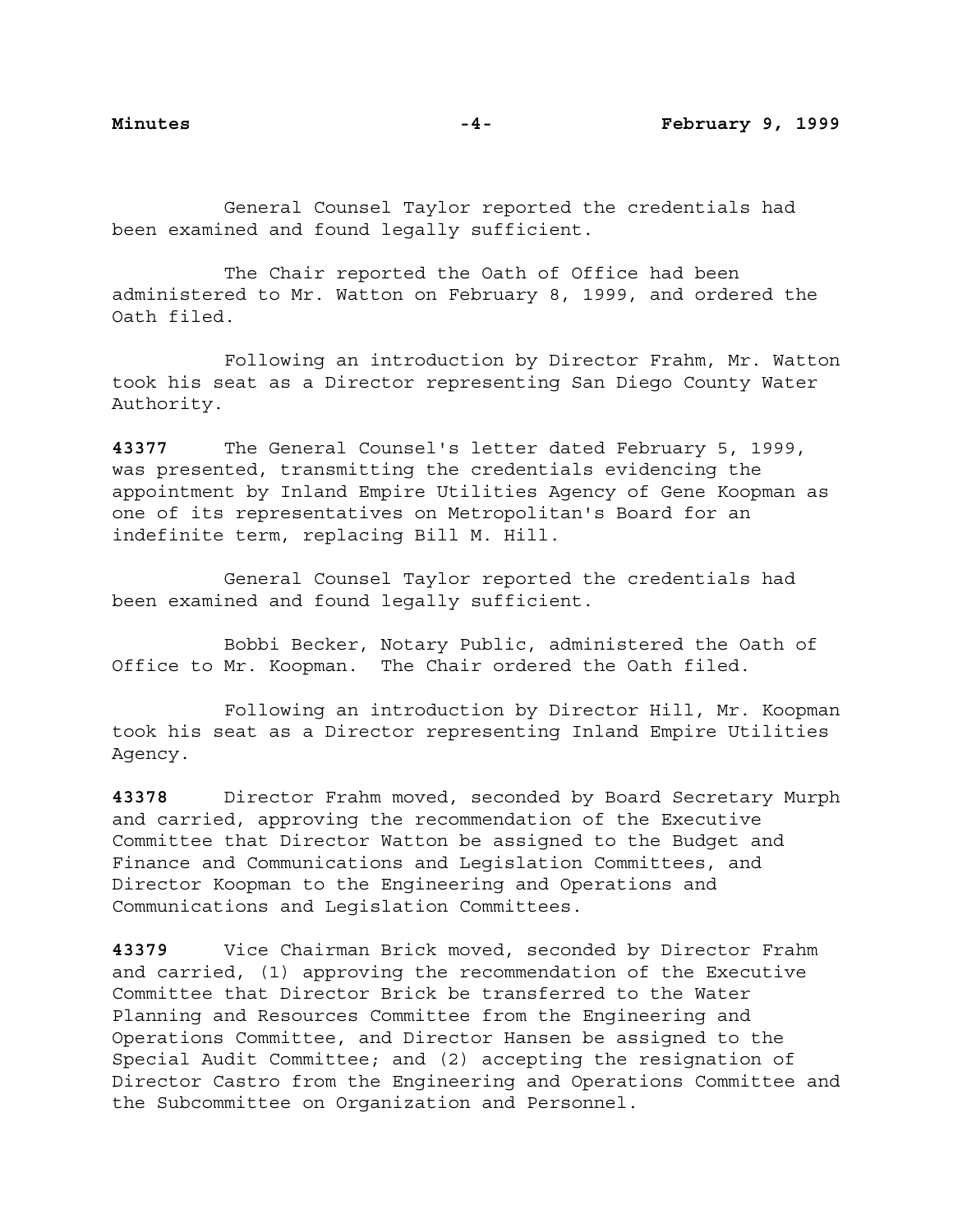**43380** Special Nominating Committee Chairman Rez reported the committee, consisting of Directors Blake, Fellow, Grandsen, Hill, and himself considered the candidates for Board Secretary and three nonofficer members of the Executive Committee which will be voted upon individually.

Committee Chairman Rez moved the nomination of Director Helen Z. Hansen for Board Secretary for the term ending December 31, 2000. Director Blake seconded the motion.

Chairman Pace called for other nominations from the floor. Hearing none, Director Barker moved, seconded by Director Murph and carried, that the nominations be closed. The Chair then stated that the nomination of Director Hansen for Board Secretary has been carried by a unanimous vote.

For position one as a nonofficer member of the Executive Committee, Special Nominating Committee Chairman Rez moved the nomination of Director Glen D. Peterson for a second two-year term ending December 31, 2000. Director Morris seconded the motion.

Chairman Pace called for other nominations from the floor. Hearing none, Director Blake moved, seconded by Director Murph and carried, that the nominations be closed. The Chair then stated that Director Peterson has been duly elected as a nonofficer member of the Executive Committee.

For position two as a nonofficer member of the Executive Committee, Special Nominating Committee Chairman Rez noted that Director Blake did not participate nor vote; and he therefore moved the nomination of Director Blake for a term ending December 31, 2000. The motion was seconded by Director Coughran.

Chairman Pace called for other nominations from the floor. Hearing none, Director Morris moved, seconded by Director Stanton and carried, that the nominations be closed. The Chair then stated that Director Blake has been duly elected as a nonofficer member of the Executive Committee.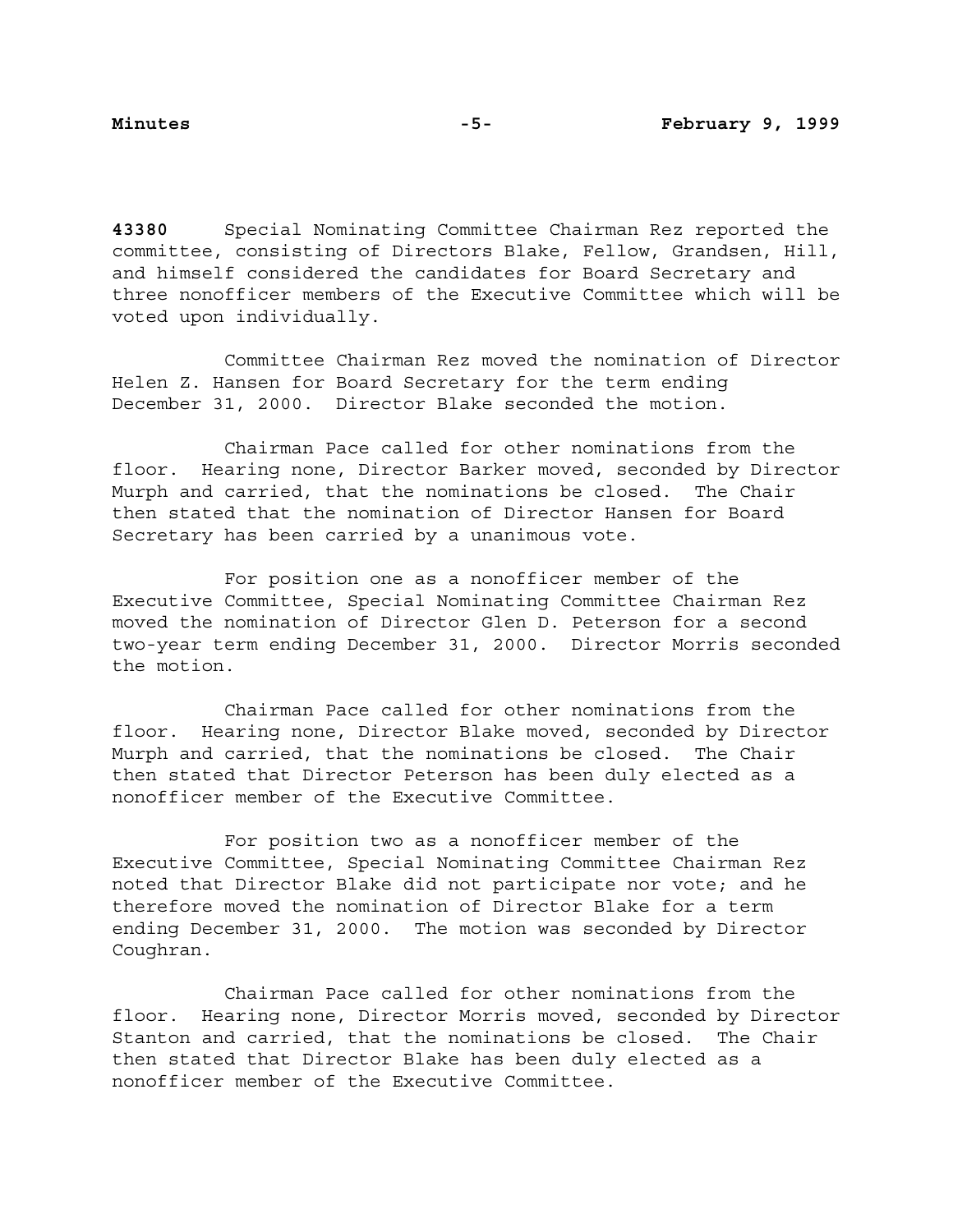For position three as a nonofficer member of the Executive Committee, Special Nominating Committee Chairman Rez moved the nomination of Director Bill D. Wright for a term ending December 31, 2000. Director Blake seconded the motion.

Chairman Pace called for other nominations from the floor. Hearing none, Director Morris moved, seconded by Director Murph and carried, that the nominations be closed. The Chair then stated that Director Wright has been duly elected as a nonofficer member of the Executive Committee.

**43381** Vice Chairman Brick moved, seconded by Director Witt and carried, authorizing the preparation of Commendatory Resolutions for former Directors Joseph Parker, Richard Mayér, Mark Dymally, Carol Kwan, and Dale Mason.

**43382** Vice Chairman Brick reported that Item 6H, the changes to the new procedures pertaining to Board and Committees' structures, has been deferred by the Executive Committee.

Director Gilbert withdrew from the Meeting at 10:36 a.m.

Director Wright withdrew from the Meeting at 10:38 a.m.

Director Herman withdrew from the Meeting at 10:40 a.m.

**43383** Strategic Plan Steering Committee Chairman King announced he was stepping aside as chairman of the committee due to his appointment as Chair of the Communications and Legislation Committee, and stated Director Kosmont would lead the process. Director Kosmont then outlined the additional work requested of the strategic planning consultants by the Strategic Plan Steering Committee at its January 19 meeting. The additional work would focus on narrowing the alternative visions and providing information regarding potential impacts of these alternatives to rates and reliability, among other factors.

Director Kosmont then moved, seconded by Director Morris, that the Board authorize the amendment of Agreement No. 18285 with PricewaterhouseCoopers LLP for Strategic Planning consulting services, to increase the original budget of \$600,000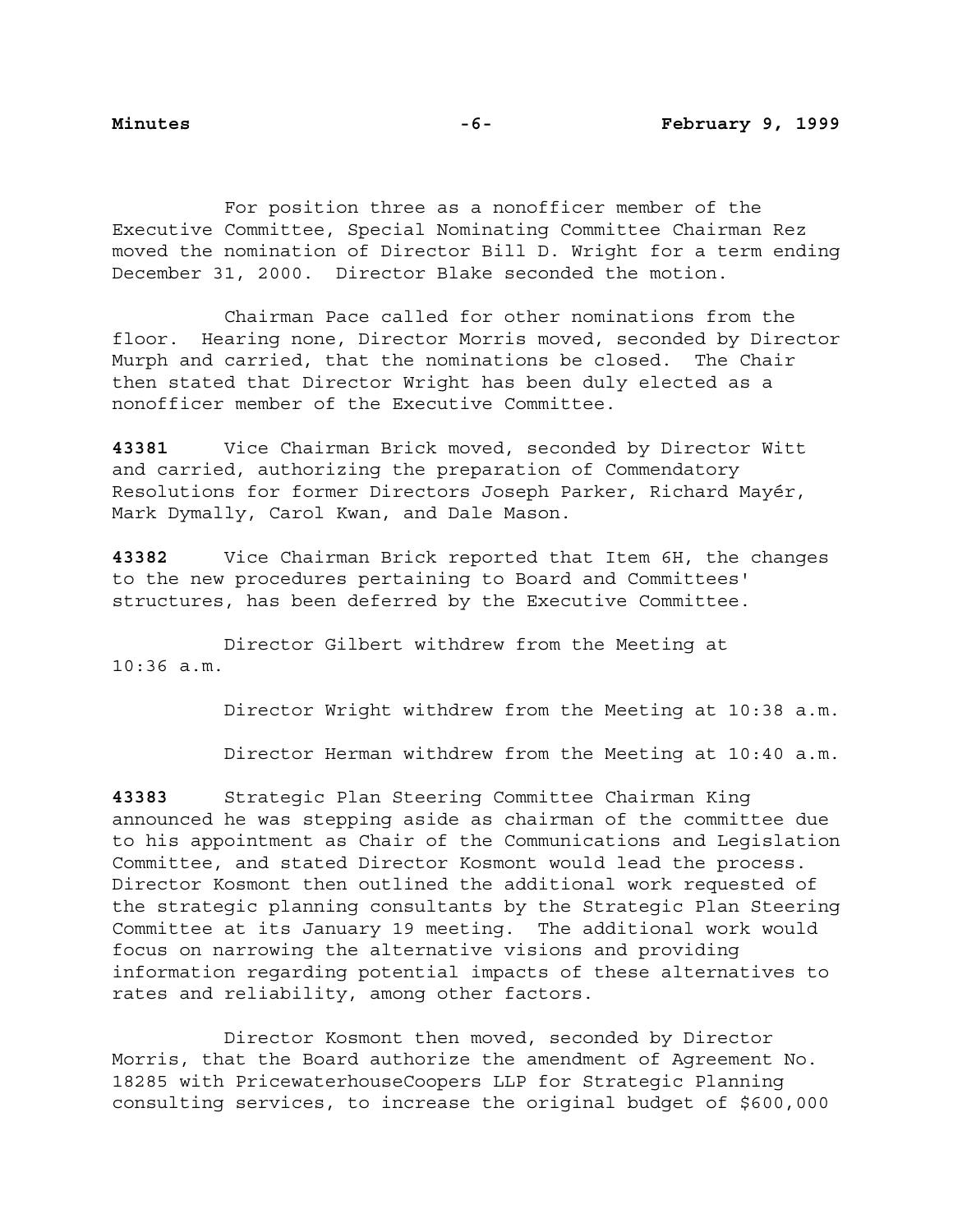by \$l75,000 to a total not-to-exceed amount of \$775,000, to perform additional work during the extension of Phase I of the Strategic Planning Process, as set forth in the Strategic Plan Steering Committee Chairman's letter dated January 26, 1999.

Following a discussion regarding the issues involved in the Strategic Plan and the participation of Directors at the meetings and workshops, the Chair called for a vote on the motion, which carried.

Director Wright returned to the Meeting at 10:43 a.m.

Director Moret withdrew from the Meeting at 10:45 a.m.

**43384** Chairman Pace stated that while the search for the General Manager is ongoing, he has asked Deputy General Manager Timothy Quinn to come down from Sacramento and remain at the Headquarters as the Acting General Manager. Chairman Pace reported that the firm of Heidrick & Struggles has been retained for Phase II of the search for a new General Manager, with the firm outlining an aggressive search timeline, as follows: Interviews scheduled to begin in three weeks, top candidates to be presented to the Search Committee in five weeks, selected finalists to be presented to the Board in seven weeks, and the offer made to the final candidate in eight weeks. The Chair further reported on the status of the Colorado River negotiations and of the meetings held with representatives from the various entities involved.

Director Moret returned to the Meeting at 11:06 a.m.

**43385** Regarding the Strategic Plan, Director Kosmont had no further report.

**43386** Regarding the Colorado River matters, Paul Cunningham, the lead negotiator for Metropolitan, reported that a meeting was held with representatives from the Department of the Interior, Imperial Irrigation District, and Coachella Valley Water District which was very constructive. They discussed a California 4.4 Plan to address the situation in which California might be limited to 4.4 million acre-feet of water. Under the allocation plan developed in 1931, Metropolitan's share is 550,000 acre-feet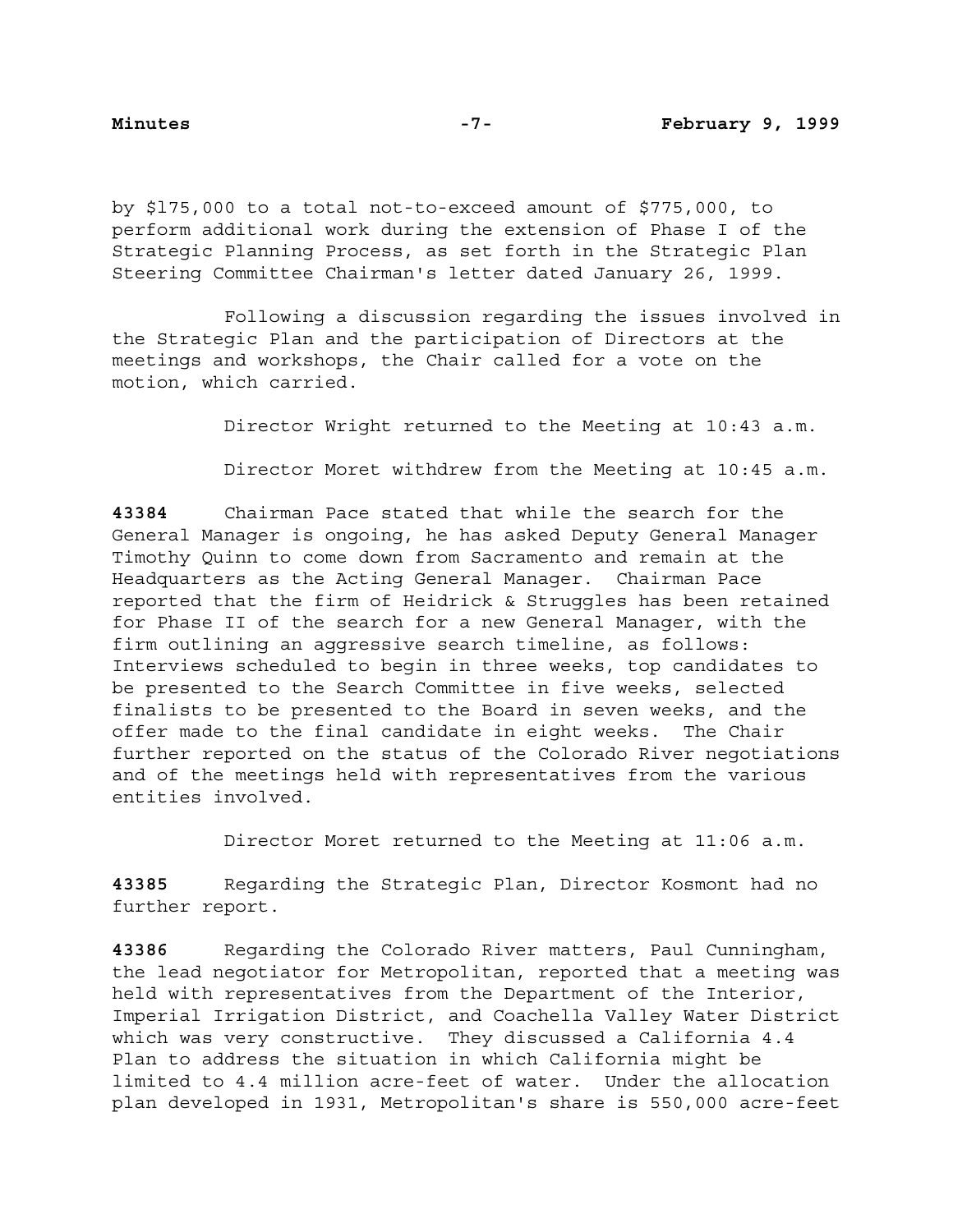(of the first 4.4 million acre-feet of California's entitlement), which is a fourth priority. Under the 4.4 Plan, it is anticipated that the IID-San Diego transfer will be included and be part of the quantification. Also discussed was the amount of water IID will transfer to San Diego and what treatment will be made to conserve water. Mr. Cunningham also reported that in December the Secretary of the Interior announced the MOU with IID and Coachella, and under that MOU, it was important to understand what Metropolitan will be left with. River reoperations were also discussed.

Mr. Cunningham stated that at a meeting with the seven basin states, concerns were expressed that the IID-Coachella MOU did not adequately address the need that the California urban coastal plain would receive enough water to fill the Colorado Aqueduct after 2015, and the 4.4 Plan was to get California disciplined. Mr. Cunningham's overall assessment of the Colorado River discussions was that we are making progress.

In response to a question, Mr. Cunningham stated that the Federal government is in charge of the Colorado River water and ultimately that authority may be exercised to serve the public interest. Mr. Cunningham stated that by asking the Secretary what is in the public interest, this is a dialog that is long overdue and needs to be conducted as these negotiations are going on and as the California Plan is developed. Whether the authority of the Federal government can be exercised without compensating those parties who now enjoy the benefit of the use of that Colorado River water and who may not enjoy it in the future is another question. Mr. Cunningham discussed the importance of having this discussion and of leaving the issue open for discussion.

A discussion took place regarding the dissemination of information by Metropolitan to the member agencies, legislators, media, and others.

Director Blake withdrew from the Meeting at 11:35 a.m. **43387** Deputy General Manager Quinn reported on the salinity summit held on January 27 which was well attended by members of the various water organizations and regulatory agencies statewide. There was broad acceptance of the salinity management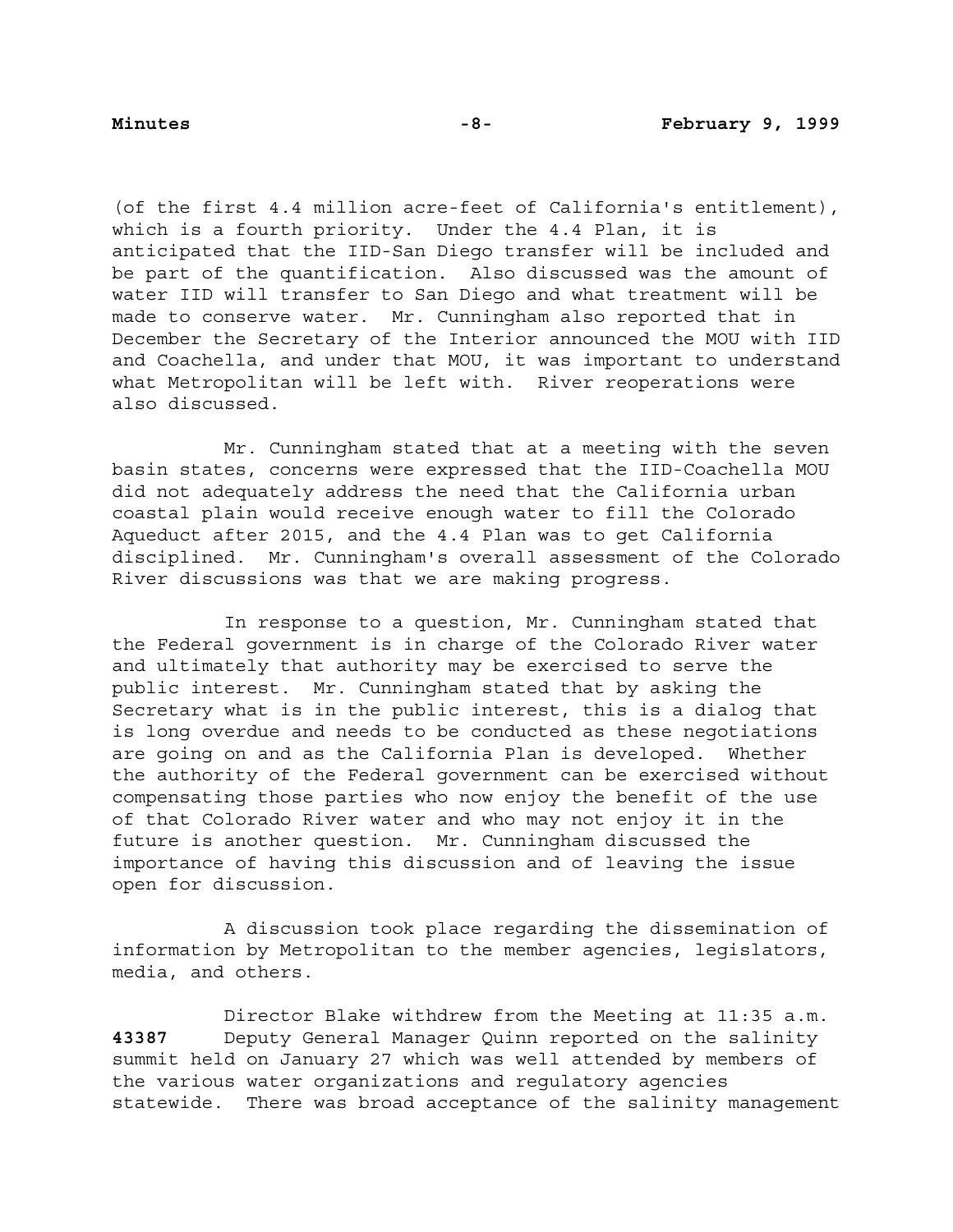plan worked out by Metropolitan in cooperation with its member agencies and others, and there is a wide commitment to implement that plan, both from a technical and a political perspective. Discussions took place regarding how salinity reductions can be a reality in both the CALFED and Colorado River water management. Mr. Quinn announced a workshop on CALFED matters and the Drought and Water Surplus Management Plan is tentatively set for February 22, 1999 (subsequently held on March 23).

**43388** General Counsel Taylor reported that negotiations are continuing on the wheeling litigation. Presently they are reviewing the rate structure of Metropolitan and the various components of a wheeling charge. In regard to the appeal, it still has not been filed and if it were filed shortly, it would take about a year before oral arguments could take place. Mr. Taylor commented on the departure at the end of the month of Senior Deputy General Counsel Sydney Bennion, who did an outstanding job for the District, to work for the County of Los Angeles, and he wished her the best and continued success in her new endeavor.

**43389** The reports of the Standing Committee Chairs are as follows:

Chairman Pace reported nothing further from the Executive Committee.

Budget and Finance Committee Chairman Castro reported the committee spent most of the time on the presentation regarding the cost overrun situation at the Eastside Reservoir and made some suggestions to the Engineering Division as to what might be a simpler and easier way to explain the financial situation out there. Director Castro stated that Agenda Item 8-12, the purchase of maintenance rights for the Microsoft Office '95 Product Suite, was deferred by the committee and should be pulled from the Board agenda.

Director Owen withdrew from the Meeting at 11:48 a.m.

Engineering and Operations Committee Chairman Luddy reported the committee discussed at length Agenda Item 9-5, the clean boating requirements at the Eastside Reservoir. The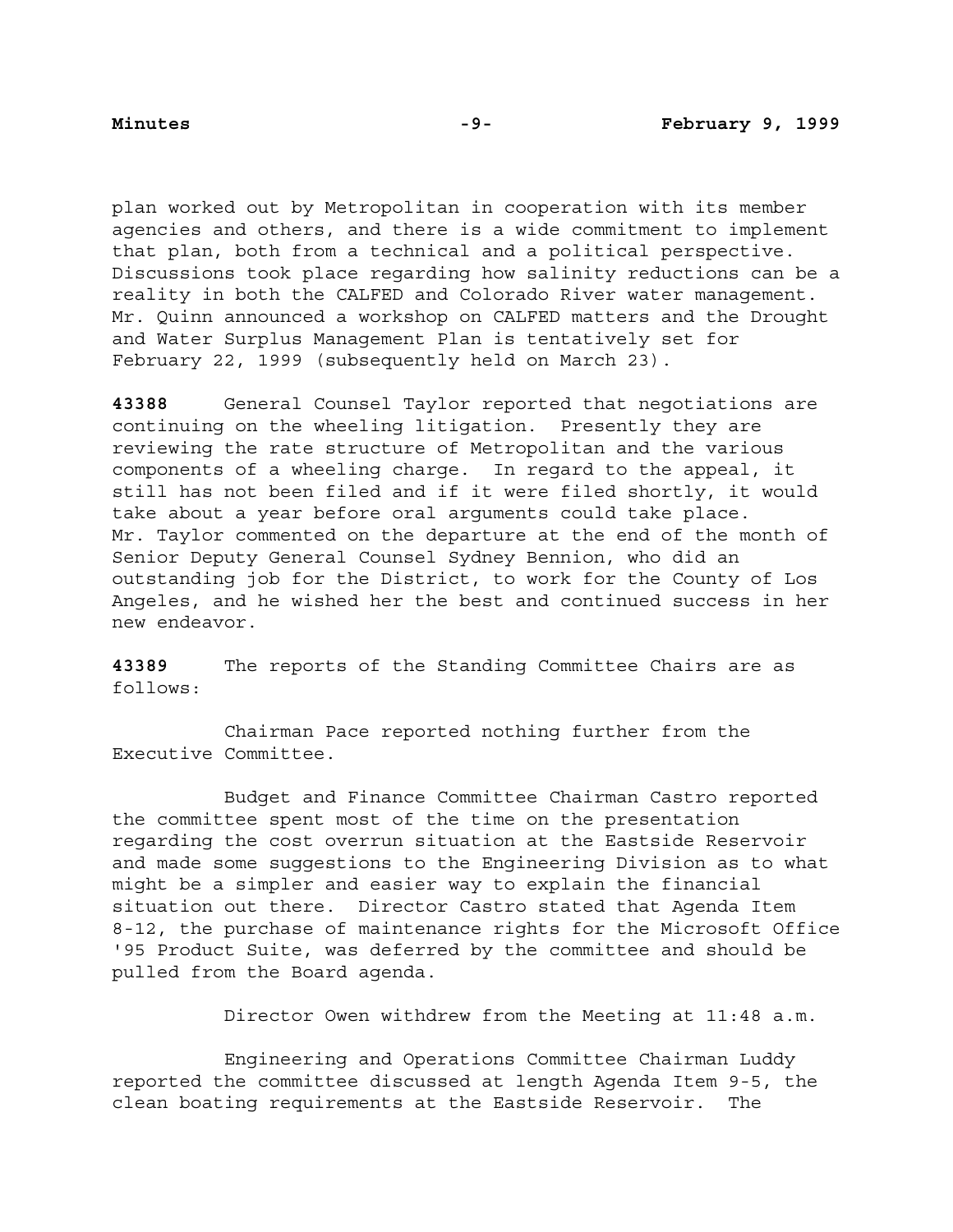committee also reviewed how information can be more easily comprehensibly reported on projects coming through for approval, especially from a financing standpoint as to whether an item is in or out of the budget.

Legal and Claims Committee Vice Chair Hansen reported that the committee had a lengthy discussion on Agenda Item 9-8, the report on the Kiewit-Granite claim, and requested Agenda Item 9-8 be added to the Consent Calendar.

Communications and Legislation Committee Chairman King reported his committee has taken an aggressive and high profile position and has made several trips to Sacramento and met with newly elected and continuing legislators, and especially those members of the water committee. All the members of the committee will be involved with meeting legislators, as well as any other Directors who wish to participate.

Chairman Pace reported on his meeting over the weekend with several legislators from the Assembly and comments were favorable in regard that the Directors were interacting with the legislators and the time taken to visit with them to bring them up to date on the current issues.

Water Planning and Resources Committee Chair Frahm reported that the committee received reports from the various "ag" districts and discussed Colorado River issues. Director Frahm commented on the forthcoming workshop tentatively planned for February 22 to consider two issues: the CALFED alternatives whereby the committee expressed a strong desire to have more input in that process, and the deferral of the Drought Management Plan. The committee deferred Agenda Item 9-6, the implementation of CALFED's preferred alternatives, and should be taken off the Board agenda; and requested that Agenda Item 9-5 be added to the Consent Calendar.

Director Troxel requested advanced summaries of Board presentations to be given to the various legislative committee hearings be distributed to Directors.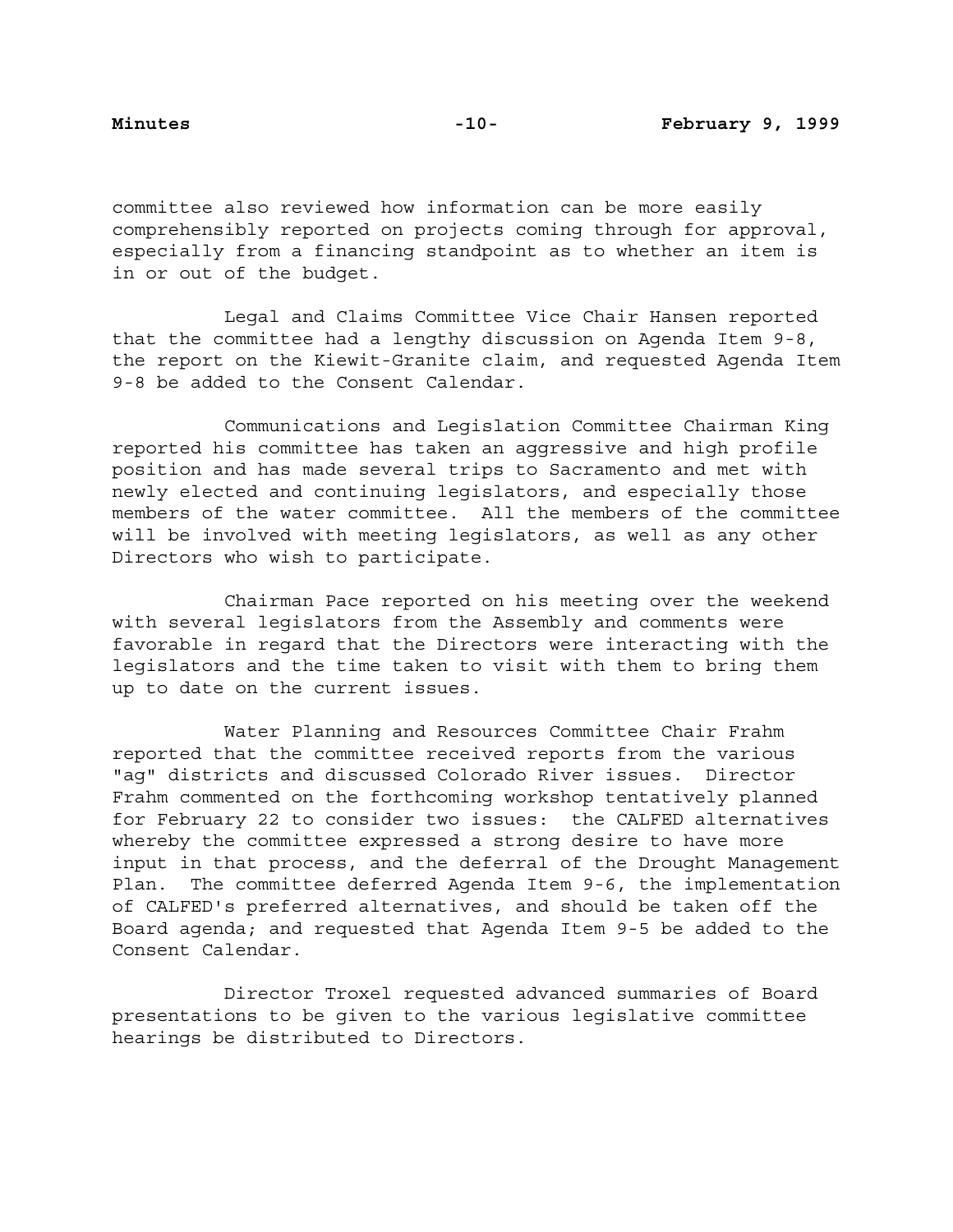Director King moved, seconded by Director Stanton and carried, and the Board approved the Consent Calendar Items, **M.I. 43390** through **M.I. 43403**, as follows:

**43390** Authorized the General Manager to execute an agreement with Porter Ranch Development Company substantially on the terms outlined in the General Manager's letter dated January 19, 1999, for relocation of approximately 300 feet of Metropolitan's 54 inch-inside-diameter West Valley Feeder No. 1 pipeline, subject to the agreement being in form approved by the General Counsel.

**43391** Authorized the General Manager to execute an agreement with East Valley Water District substantially on the terms outlined in the General Manager's letter dated January 19, 1999, in an amount not to exceed \$1,250,000 to relocate a domestic water well within the Highland Pipeline alignment of the Inland Feeder Project, subject to the agreement being in form approved by the General Counsel.

Directors Frahm, Krauel, Lewis, Tinker, and Turner requested to be recorded as voting no.

**43392** To complete additional work required for the repair of the Sepulveda Feeder Pipeline, the Board authorized (1) No. 2 to Appropriation No. 15348, an increase of \$305,000 to a total amount of \$885,000 from the Pay-As-You-Go Fund; and (2) the General Manager to have additional work performed for design and construction, as set forth in the General Manager's letter dated January 19, 1999.

**43393** To construct the Robert B. Diemer Filtration Plant Sedimentation Basin No. 4 Spillway, the Board (1) authorized Appropriation No. 15331 in the amount of \$1,600,000 from the Pay-As-You-Go Fund; (2) authorized the General Manager to have all work performed; and (3) delegated to the General Manager the authority to award a lump-sum construction contract not to exceed \$800,000, subject to the contract being in form approved by the General Counsel, as set forth in the General Manager's letter dated January 19, 1999.

**43394** The Board (1) authorized the General Manager to execute a Local Resources Program agreement with Municipal Water District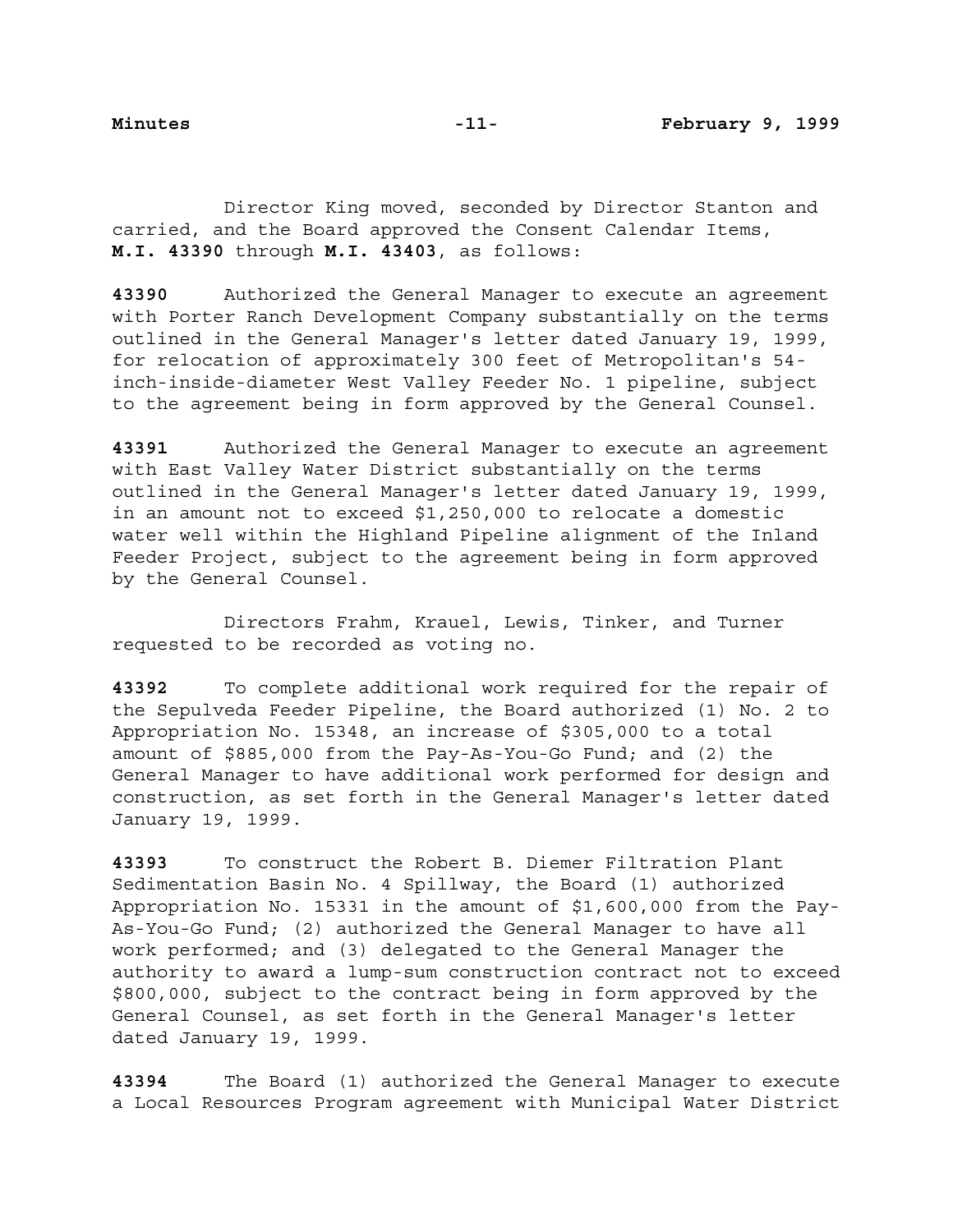of Orange County and Mesa Consolidated Water District to implement the Colored Water Treatment Facility consistent with the major terms and conditions set forth in the General Manager's letter dated January 26, 1999, subject to the agreement being in form approved by the General Counsel; and (2) certified it has reviewed and considered the information provided in the Environmental Impact Report for the above facility and adopted the Lead Agency's findings related to the project.

Directors Bannister, Foley, Huntley, King, and Witt requested to be recorded as abstaining.

**43395** The Board (1) authorized the General Manager to execute a Local Resources Program agreement with Western Municipal Water District of Riverside County and the City of Corona to implement the Temescal Basin Desalting Facility consistent with the major terms and conditions set forth in the General Manager's letter dated January 26, 19999, subject to the agreement being in form approved by the General Counsel; and (2) certified it has reviewed and considered the information provided in the Mitigated Negative Declaration for the above facility and adopted the Lead Agency's findings related to the project.

**43396** The Board (1) authorized the General Manager to execute a Local Resources Program agreement with Las Virgenes Municipal Water District to implement the Westlake Wells - Tapia WRF Intertie Project consistent with the major terms and conditions set forth in the General Manager's letter dated January 26, 19999, subject to the agreement being in form approved by the General Counsel; and (2) certified it has reviewed and considered the information provided in the Negative Declaration for the above project and adopted the Lead Agency's findings related to the project.

Director Peterson requested to be recorded as abstaining.

**43397** Authorized the General Manager to execute an agreement to participate in Southern California Edison's High Efficiency Residential Clothes Washer Rebate Program to provide up to 15,000 rebates of \$35 per customer for a total expenditure of \$525,000, subject to the agreement being in form approved by the General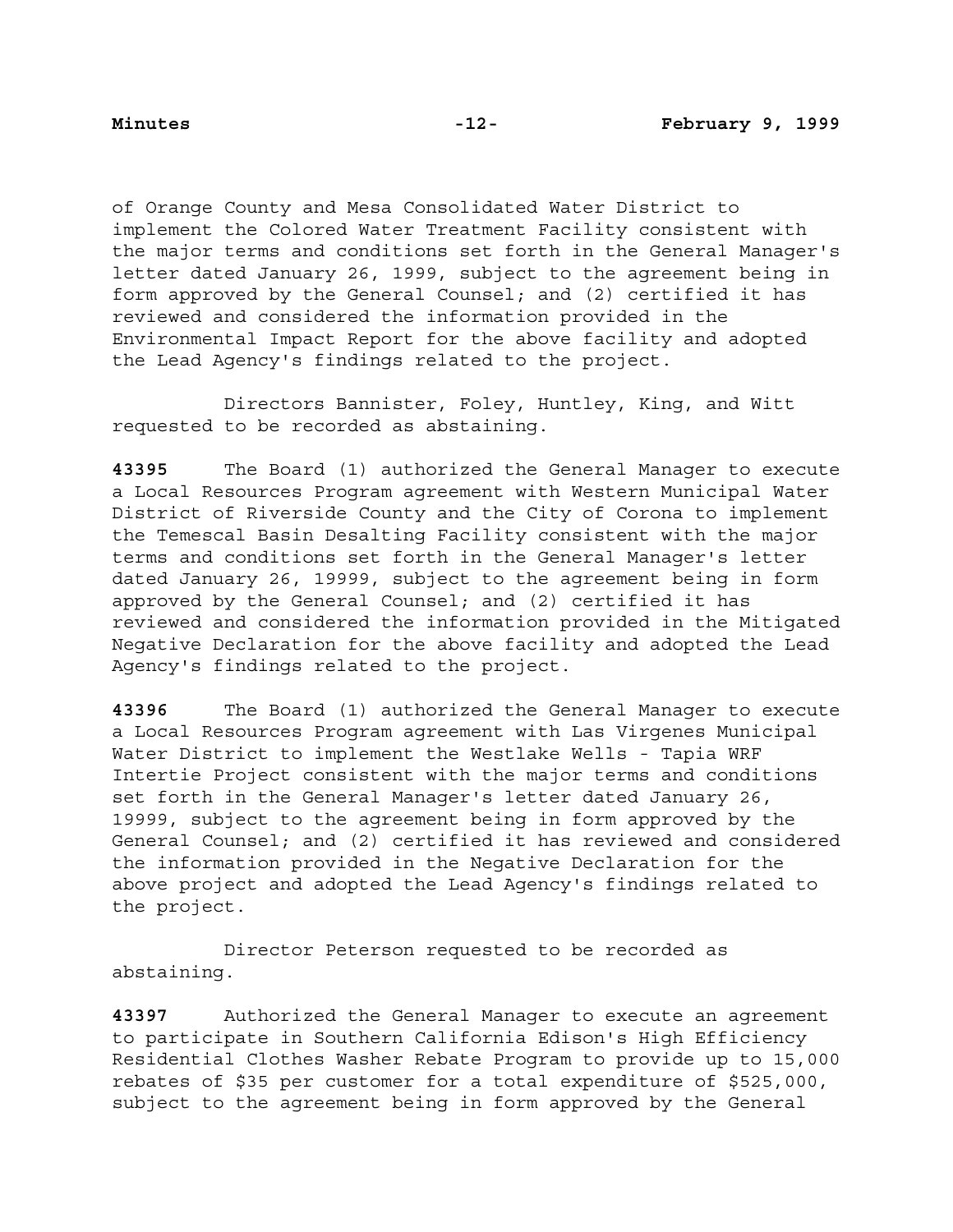Counsel, as set forth in the General Manager's letter dated January 26, 1999.

**43398** Authorized the General Manager to execute an amendment extending the term of a pilot agreement with the Department of Water Resources for a State Water Project supply program (American Basin Project), subject to the amendment being in form approved by the General Counsel, as set forth in the General Manager's letter dated January 26, 1999.

**43399** Authorized the General Manager to participate in and contribute \$10,000 to the joint effort to develop procedures to guide alternatives analysis for Clean Water Act Section 404 permitting sponsored by the American Society for Testing and Materials, as set forth in the letter signed jointly by the General Manager and the General Counsel dated January 26, 1999.

**43400** Expressed support and seek amendments to H.R. 393 (Miller)--remediation of the uranium mill tailings site near Moab, Utah, as set forth in the General Manager's letter dated January 22, 1999.

**43401** Approved the recommendations set forth in the General Counsel's confidential letter dated January 15, 1999, regarding the Kiewit-Granite claim arising out of the construction of Metropolitan's Eastside Reservoir East Dam, and the amendment to contract for legal services to finance costs of the audit and claim negotiations.

**43402** Authorized the acquiring of property for the Eastside Reservoir Project (MWD Parcel 144-001-875, Assessor's Parcel 469- 190-026) owned by Howard C. Cagle and Lana M. Cagle, as set forth in the General Manager's confidential letter dated January 4, 1999.

**43403** Approved a policy that boats powered by humans, sail, or electric motor shall be allowed on the reservoir for fishing and pleasure boating; and until such time as MTBE is eliminated from the fuel supply, or non-polluting marine engines are available, no gasoline powered boating will be permitted on the reservoir, as set forth in the General Manager's revised letter dated February 8, 1999.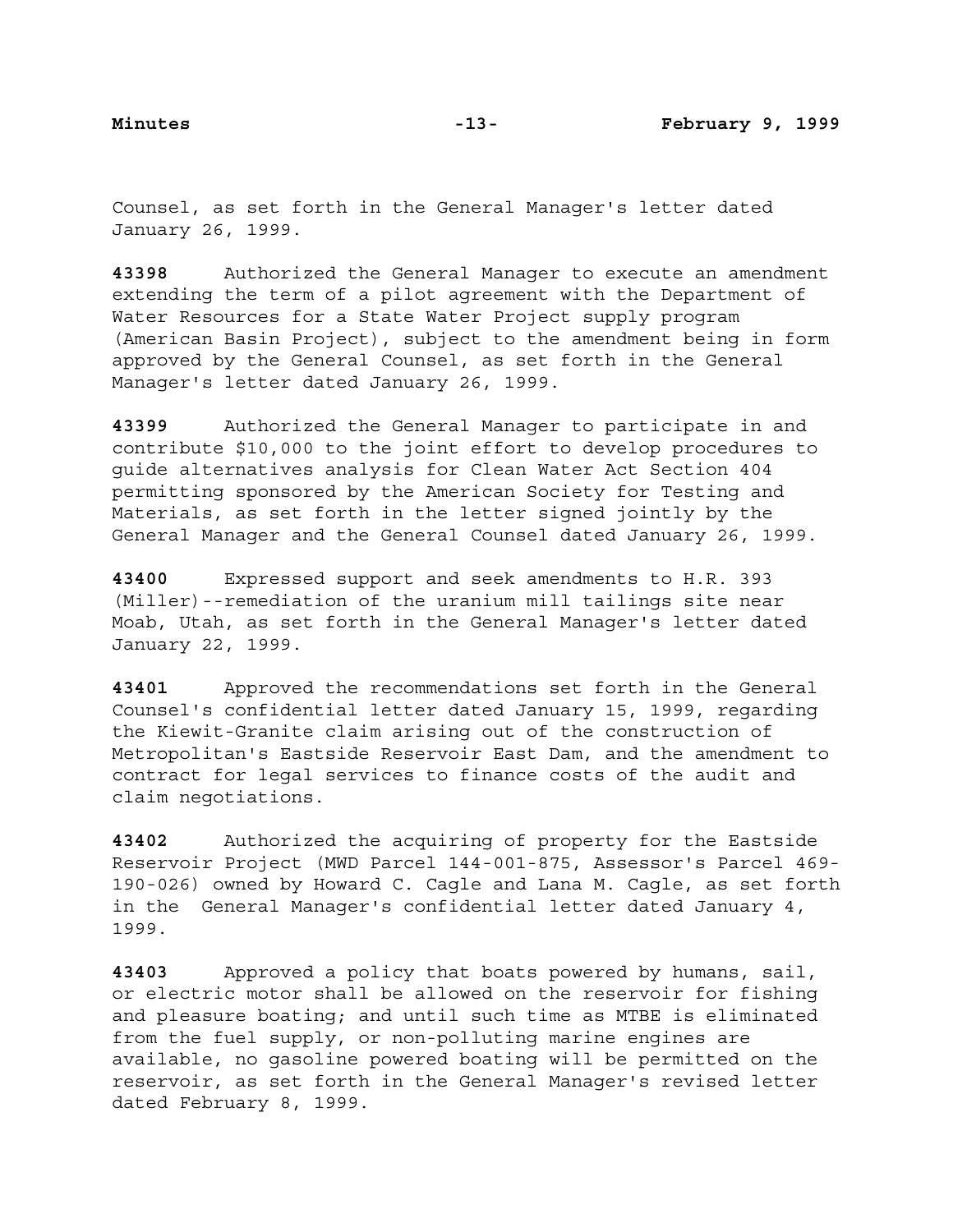Directors Bannister and Hansen requested to be recorded as voting no.

Mark Goldberg from the City of Hemet asked whether the Board action taken would affect the funding for the boat ramps. Assistant Chief Engineer Majors replied that there is not a clear understanding of what the effect will be for the funding of the grants and loans for the marinas and the boat ramps. He stated that the policy being considered by the Board is one which balances water quality and boating and will make a very good pitch in March to the Boating and Waterways Commission.

Director Moret withdrew from the Meeting at 11:58 a.m.

Director King stated that, in lieu of the vote taken by the Board on boating and waterways, the Commission has not had any meetings due to the lack of a quorum and the new Governor will be making appointments, and this may be an appropriate time for Metropolitan's Board to write a letter addressing our concerns for water quality issues and asking the Governor to make appointments that are reflective of the environmental nature and public health issues.

**43404** To construct the West Dam earthwork component of the Eastside Reservoir project, Engineering and Operations Committee Chairman Luddy moved, seconded by Director Morris and carried, and the Board authorized the award of a fixed price construction contract in the amount of \$13,332,245 to Ford Construction Company, Inc., as set forth in the General Manager's letter dated January 26, 1999.

**43405** To procure oxygen/ozone system equipment for the Joseph Jensen and Henry J. Mills Filtration Plants, Engineering and Operations Committee Chairman Luddy moved, seconded by Director Abdo, and the Board (1) authorized \$34,700,000 in Appropriation No. 15173 (Board Action No. 5) for a total of \$78,700,000 from the Revenue Bond Construction/Pay-As-You-Go Funds, to finance all budgeted costs; and (2) awarded a procurement contract to Ozonia North America in the amount of \$18,638,500 for Bid Item Nos. 1-3 and 9-16 under Specifications No. 1346A, subject to the contract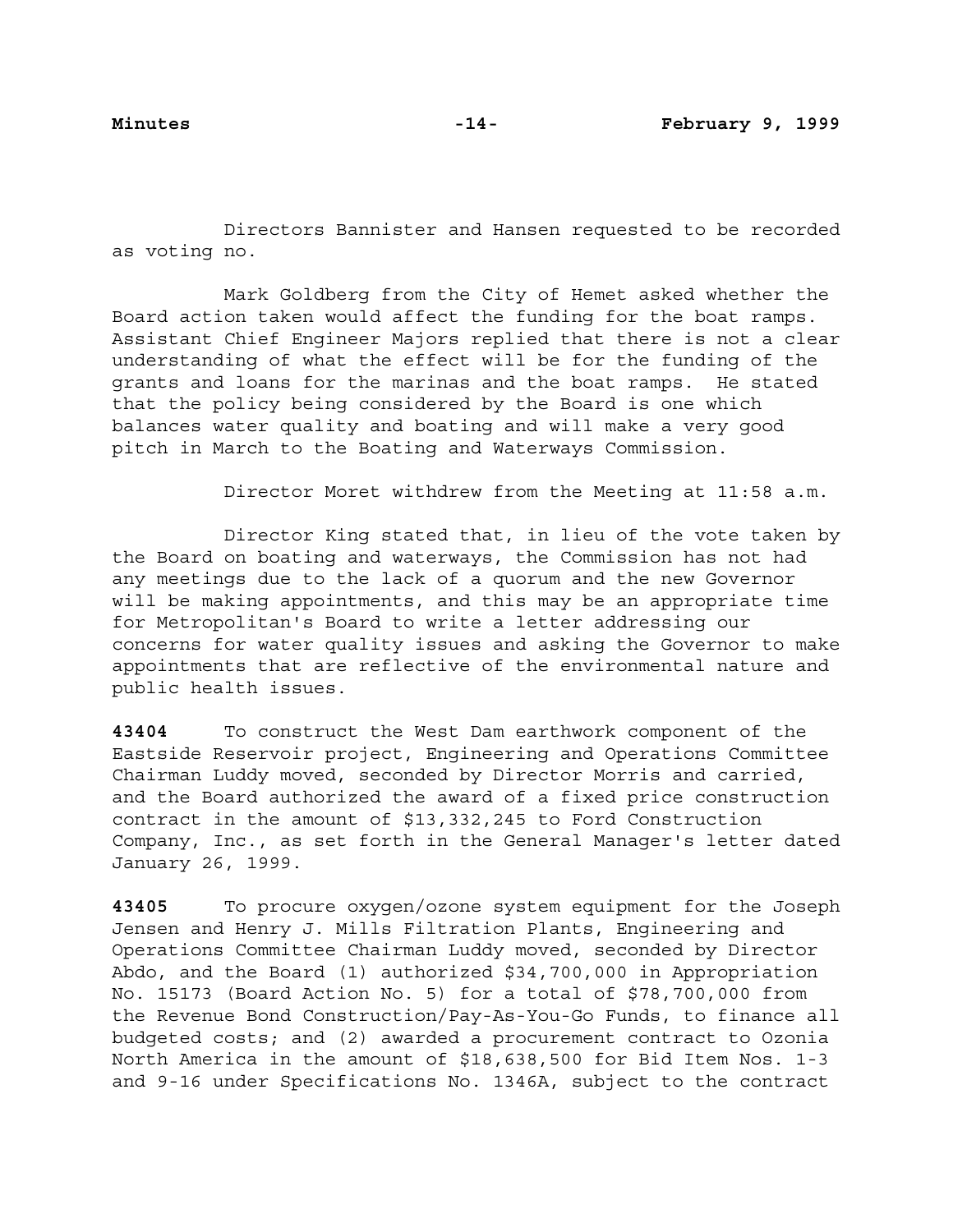being in form approved by the General Counsel, as set forth in the General Manager's letter dated January 19, 1999.

Director Lewis withdrew from the Meeting at 12:00 p.m.

**43406** To construct a warehouse and storage building, including offices, outdoor storage, vehicle wash rack, vehicle parking, city street improvements, and relocating an existing weather tower at the Henry J. Mills Filtration Plant, Engineering and Operations Committee Chairman Luddy moved, seconded by Director Watton and carried, and the Board (1) authorized \$2,122,000 in Appropriation No. 15305 (Board Action No. 2) for a total of \$2,272,000 from the Pay-As-You-Go Fund, to finance all costs; (2) authorized the General Manager to have all work performed including design and construction; and (3) awarded a lump-sum contract in the amount of \$1,552,000 to Hayward Construction Company, Inc., as set forth in the General Manager's letter dated January 19, 1999.

**43407** To perform preliminary and final design and construction activities for the relocation of approximately 1,625 feet of the Orange County Feeder, Engineering and Operations Committee Chairman Luddy moved, seconded by Director Morris and carried, and the Board authorized (1) Appropriation No. 15330 (Board Action No. 1) in the amount of \$2,100,000 of out-of-budget funds from the Pay-As-You-Go Fund, to finance all associated costs; and (2) the General Manager to have all work performed associated with relocating the Orange County Feeder, as set forth in the General Manager's letter dated January 19, 1999.

Director Castro withdrew from the Meeting at 12:02 p.m.

**43408** At 12:02 p.m., Chairman Pace called a public hearing. General Counsel Taylor reported that this is a hearing to correct a technical defect which the trial court found and although he did not agree with the court, the quickest way to solve this problem is to have the public hearing at this time and to seek to amend the Resolution of Necessity.

The Chair then stated the hearing has been called to receive comments on the Amendment to the Resolution of Necessity for the Inland Feeder Project in San Bernardino County,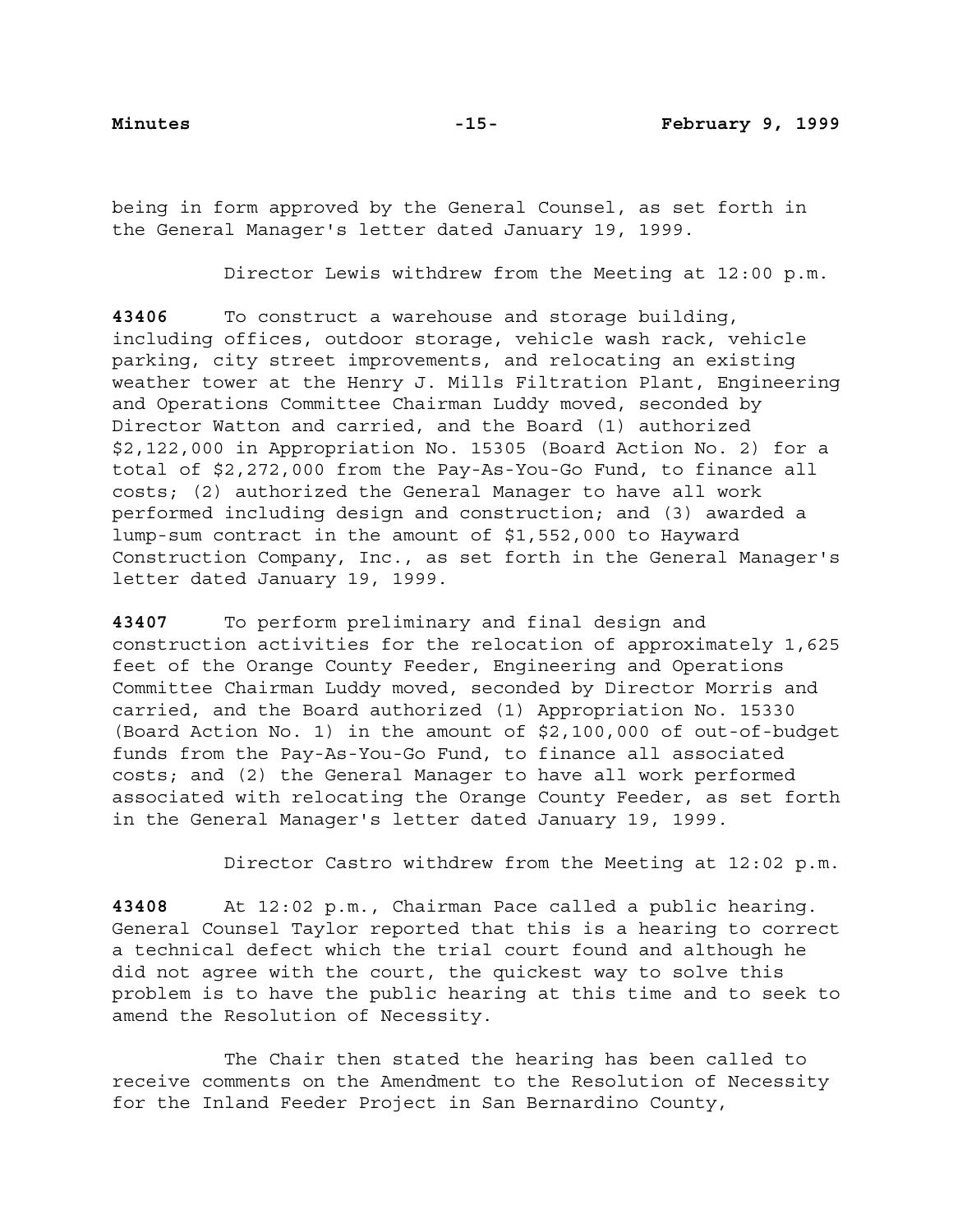California, identified as portions of Lots 1, 2, and 3 of Section 7, Township 1 South, Range 2 West, San Bernardino Meridian; MWD's Right-of-Way Parcel No. INFED1-27-870PEA2, owned by San Bernardino Valley Water Conservation District, and invited interested parties who requested to be heard.

Justin McCarthy, attorney for Robertson's Ready Mix, Inc., the lessee on the property, stated that (1) Metropolitan has not allocated sufficient money to acquire the interest in the property which requires a minimum of \$5 million plus expenses; (2) Metropolitan is not in a position to amend its complaint or to pass a new resolution for condemnation for the reasons that were advised and that it cannot be done and is improper to do it that way; and (3) if Metropolitan does not reconsider its actions, it will be opposed in the courts again in Santa Barbara without further delay. Mr. McCarthy stated that Mr. Cosgrove who represents the Conservation District will make his presentation and on behalf of his client, Mr. McCarthy will adopt his presentation and his letter on behalf of Robertson's Ready Mix.

David Cosgrove, representing San Bernardino Valley Water Conservation District, requested a copy of the transcript or tape of the hearing and asked for a record of the vote on the proposed amendment. Mr. Cosgrove asked that a summary of his written remarks be incorporated in the record. He then commented on the eminent domain law and described the inaccuracies of the original Resolution of Necessity and stated that it cannot be fixed via an amendment. The proper way to do that would be to rescind the Resolution and adopt a new one. He stated that the condemnation action is not as productive as further negotiations might be and asked that the Board vote no on the Resolution and redirect staff to work with the Conservation District in a more cooperative as opposed to a more adversarial litigation mode.

Deputy General Counsel Brainard stated he did not agree with Mr. Cosgrove's characterizations of the eminent domain law. Since Metropolitan is not changing the necessity of the take nor the description of the property, he could not agree with Mr. Cosgrove, and that what is being required is to eliminate an uncertainty that the judge found in the Resolution of Necessity. The judge did not invalidate the proceeding or the Resolution of Necessity and that allowed Metropolitan to go forward with an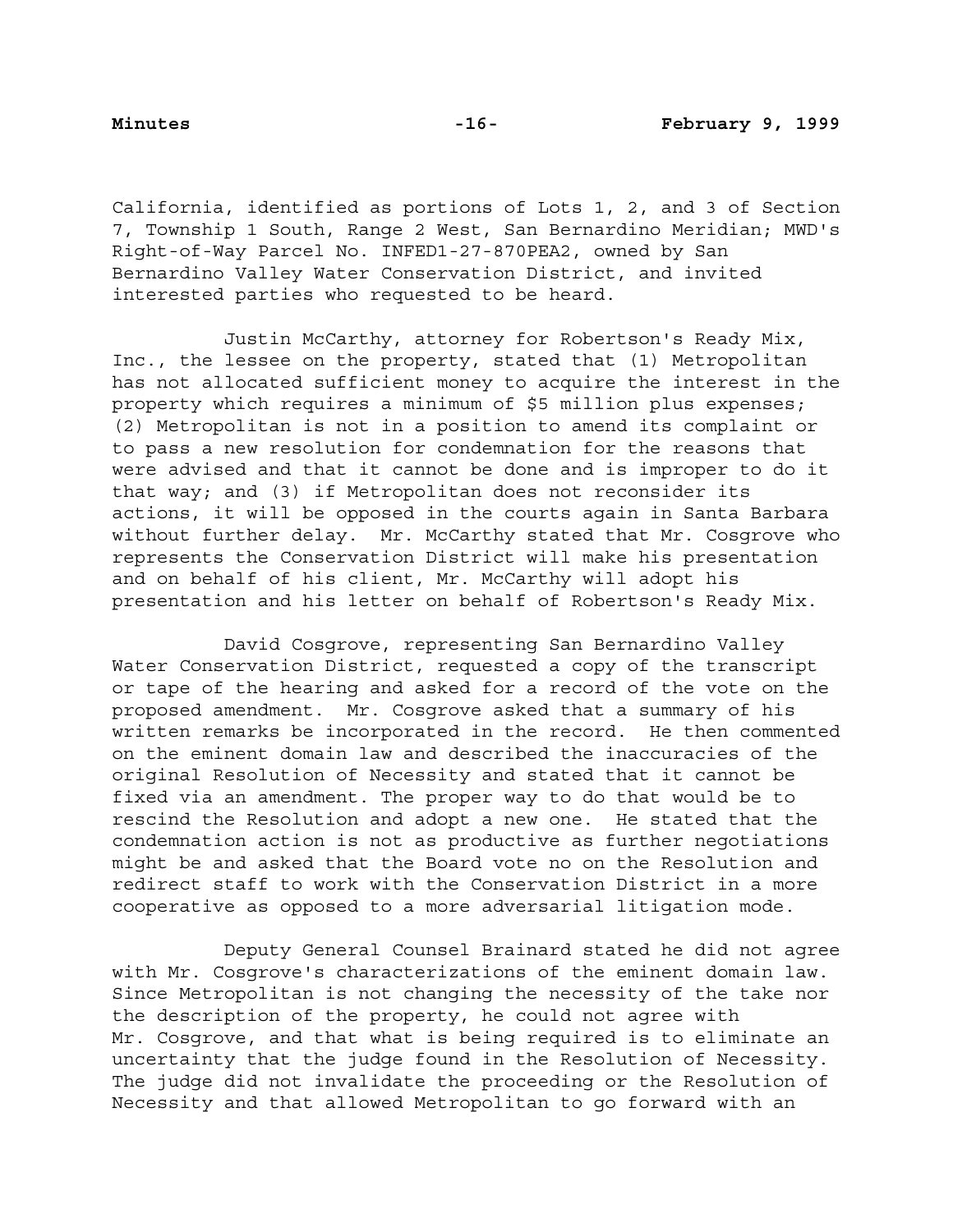amendment within days of this hearing as opposed to dismissing the case or putting us over for several months on a critical piece of property required for the project.

General Counsel Taylor stated he is willing to continue negotiations but the need is there at this time for an Order of Possession for the property. As a result of the delays caused by this matter, the construction schedule has been altered. The main holdup in these discussions is the money, but we need to have possession of the property and all that is being asked today is to correct the matter so we can proceed with construction that is ongoing.

The Chair closed the public hearing at 12:09 p.m.

Following the public hearing, Director Little then moved, seconded by Director Peterson, that the Board, by a twothirds vote, adopt an amendment to the Resolution of Necessity **(Resolution 8626**), amending Resolution 8614, to condemn the property described in Exhibit A and shown on Exhibit B to Attachment 1 to Exhibit 1 to the letter of the General Counsel dated January 21, 1999, in accordance with the law, and directing the General Counsel to pursue condemnation to acquire said property to said amended Resolution of Necessity; said Resolution entitled:

# **RESOLUTION 8626--AN AMENDMENT TO RESOLUTION 8614 (As Adopted October 13, 1998)**

The Chair called for a vote on the motion.

The following is a record of the vote on the motion:

Ayes: Anaheim (Dir. Stanton, 1,687 votes), Burbank (Dir. Lantz, 889 votes), Calleguas Municipal Water District (Aye: Dir. Grandsen. Absent: Dir. Miller. 3,554 votes), Central Basin Municipal Water District (Ayes: Dirs. Morse and Pace; Absent: Dir. Castro. 5,846 votes), Inland Empire Utilities Agency (Dirs. Koopman and Troxel, 3,380 votes), Coastal Municipal Water District (Aye: Dir. McMurray. Absent: Dir. Owen. 2,904 votes), Compton (Dir. Murph, 170 votes), Foothill Municipal Water District (Dir. O'Neil, 580 votes), Glendale (Dir. Rez, 1,117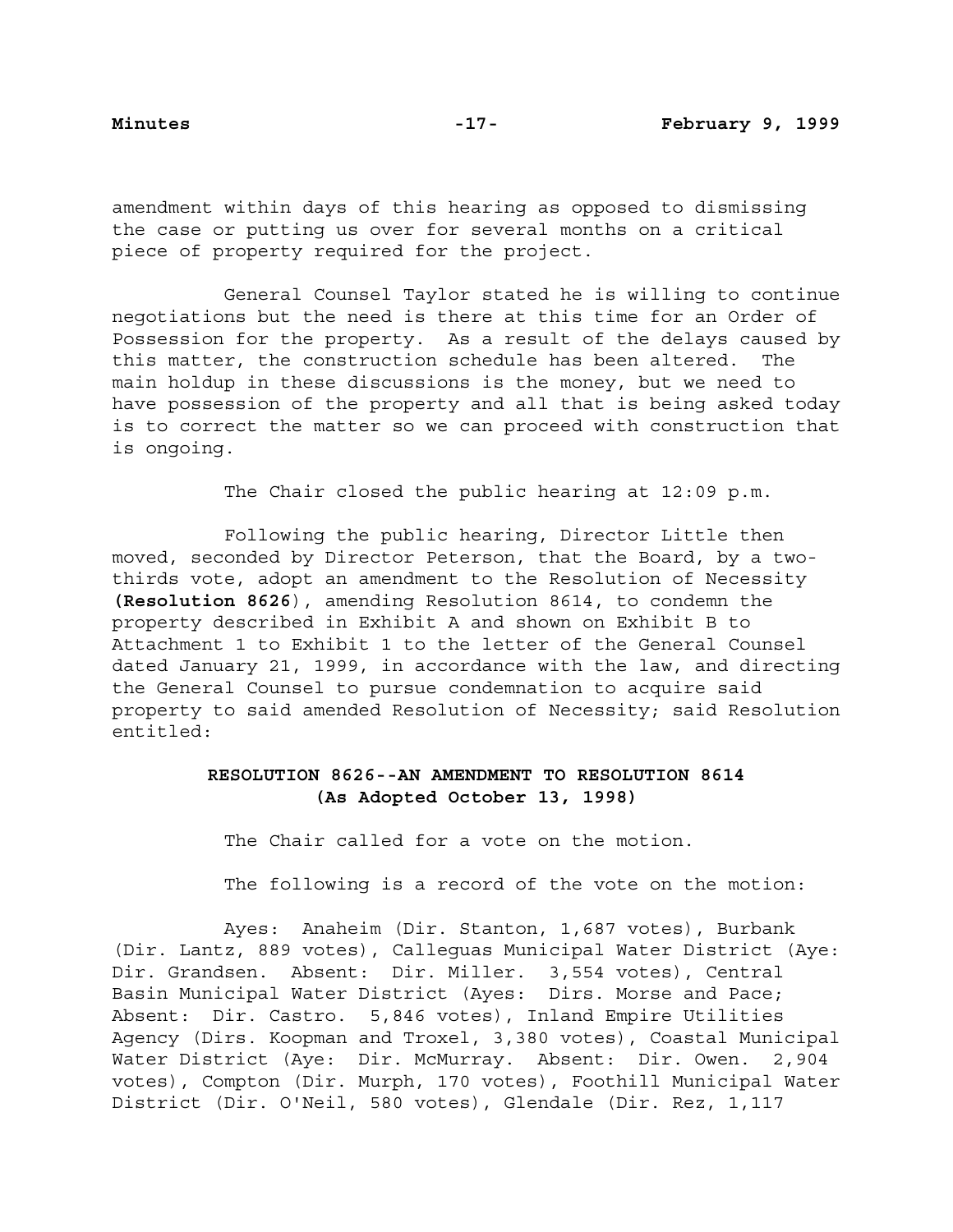votes), Las Virgenes Municipal Water District (Dir. Peterson, 882 votes), Long Beach (Dir. Hansen, 1,779 votes), Los Angeles (Ayes: Dirs. Kosmont, Luddy, and Wein. Absent: Dirs. Freeman, Herman, and Moret. 18,608 votes), Municipal Water District of Orange County (Ayes: Dirs. Bannister, Foley, King, and Witt. Absent: Dir. Huntley. 12,186 votes), Pasadena (Dir. Brick, 924 votes), San Marino (Dir. Morris, 203 votes), Santa Ana (Dir. Coughran, 1,049 votes), Santa Monica (Dir. Abdo, 1,016 votes), Three Valleys Municipal Water District (Dir. Barbosa, 2,589 votes), Torrance (Dir. Wright, 1,173 votes), Upper San Gabriel Valley Municipal Water District (Dirs. Fellow and Forbes, 3,712 votes), West Basin Municipal Water District (Dirs. Barker, Little, and Murray, 6,493 votes), Western Municipal Water District of Riverside County (Dirs. Krieger and Mylne, 6,493 votes). Total 73,472 votes.

Noes: San Diego County Water Authority (Noes: Dirs. Frahm, Krauel, Tinker, Turner, and Watton. Absent: Dir. Lewis. 14,791 votes) Total 14,791 votes.

Abstains: None.

Absent: Beverly Hills (Dir. Webster, 855 votes), Eastern Municipal Water District (Dir. Gilbert, 1,815 votes), Fullerton (Dir. Blake, 662 votes), San Fernando (Dir. Rascon, 76 votes). Total 3,408 votes.

The Chair declared the motion carried by a vote of 73,472 ayes, 14,791 noes, and 3,408 absent, representing more than the required two-thirds vote.

**43409** The Chair announced that Agenda Item 10-12, the Draft Water Surplus and Drought Management Plan, has been deferred.

**43410** The following listed communications were submitted for the information of the Board:

a. Letter of the General Manager dated January 19, 1999, reporting on the operating data for the month of December 1998.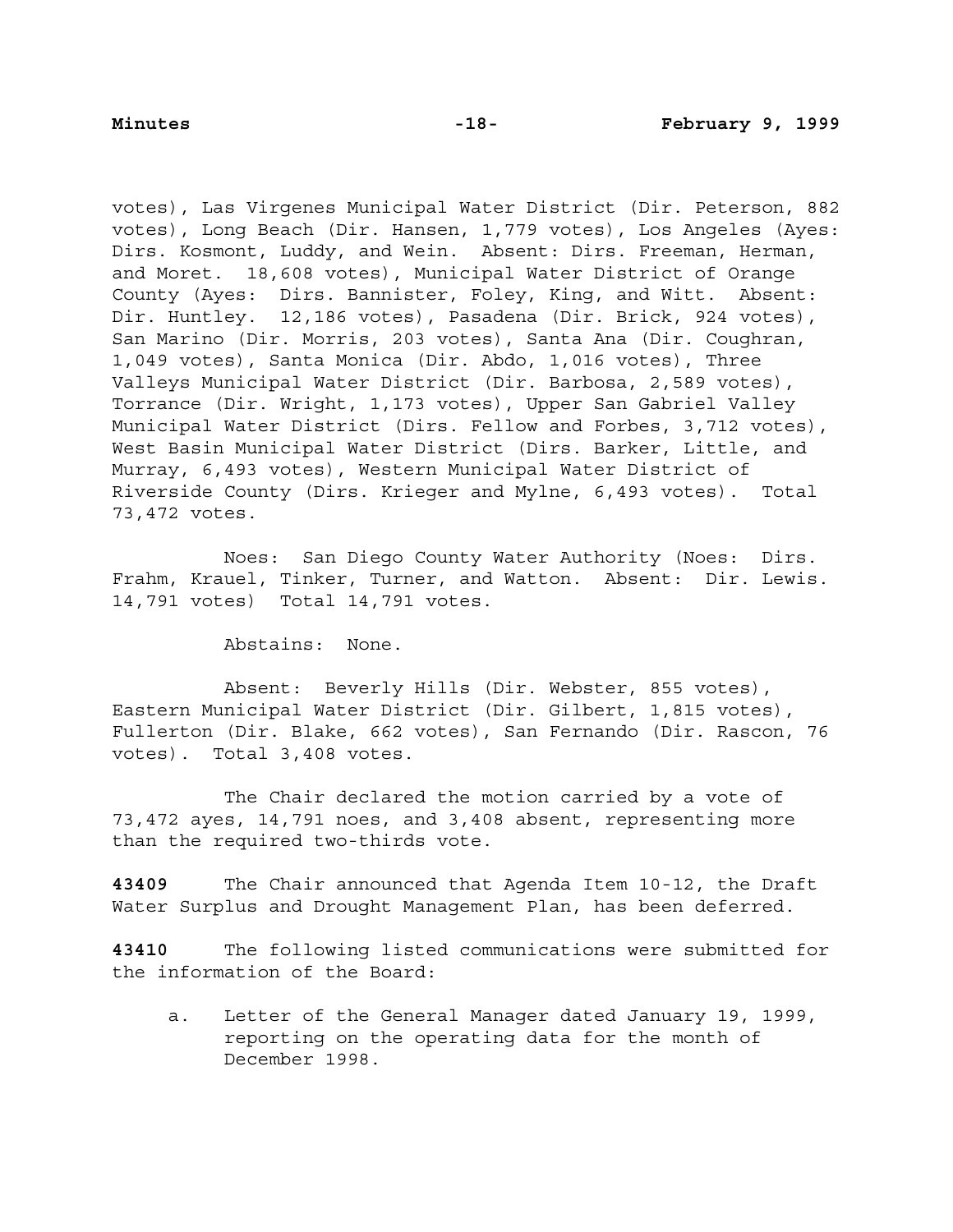- b. Letter of the General Counsel dated January 26, 1999, transmitting the activity report of the Legal Department for the month of January.
- c. Letter of the Auditor dated January 25, 1999, transmitting the activity report of the Audit Department for the month of January.
- d. Letter of the General Manager dated January 15, 1999, transmitting the Executive Financial Summary for the month of December 1998.
- e. Letter of the Auditor dated January 21, 1999, transmitting the Audited Cash Basis Financial Statements as of September 30, 1998.
- f. Letter of the General Manager dated January 25, 1999, transmitting the December 1998 Variance Report.
- g. Letter of the General Manager dated January 19, 1999, transmitting the Capital Program Variance Report, December 1998.
- h. Letter of the General Manager dated 21, 1999, reporting on the inactive appropriations— January 1997 through December 1998.
- i. Letter of the General Manager dated January 26, 1999, submitting the monthly project status report for the Eastside Reservoir Project— December 1998.
- j. Letter of the General Manager dated January 19, 1999, submitting the monthly project status report for the Inland Feeder Project— December 1998.
- k. Letter of the General Manager dated January 19, 1999, submitting an update on implementation of the Engineering Division Management Plan.

**43411** Engineering and Operations Committee Chairman Luddy stated that the committee will be requesting staff to report back with parameters for design-build options for the visitor center.